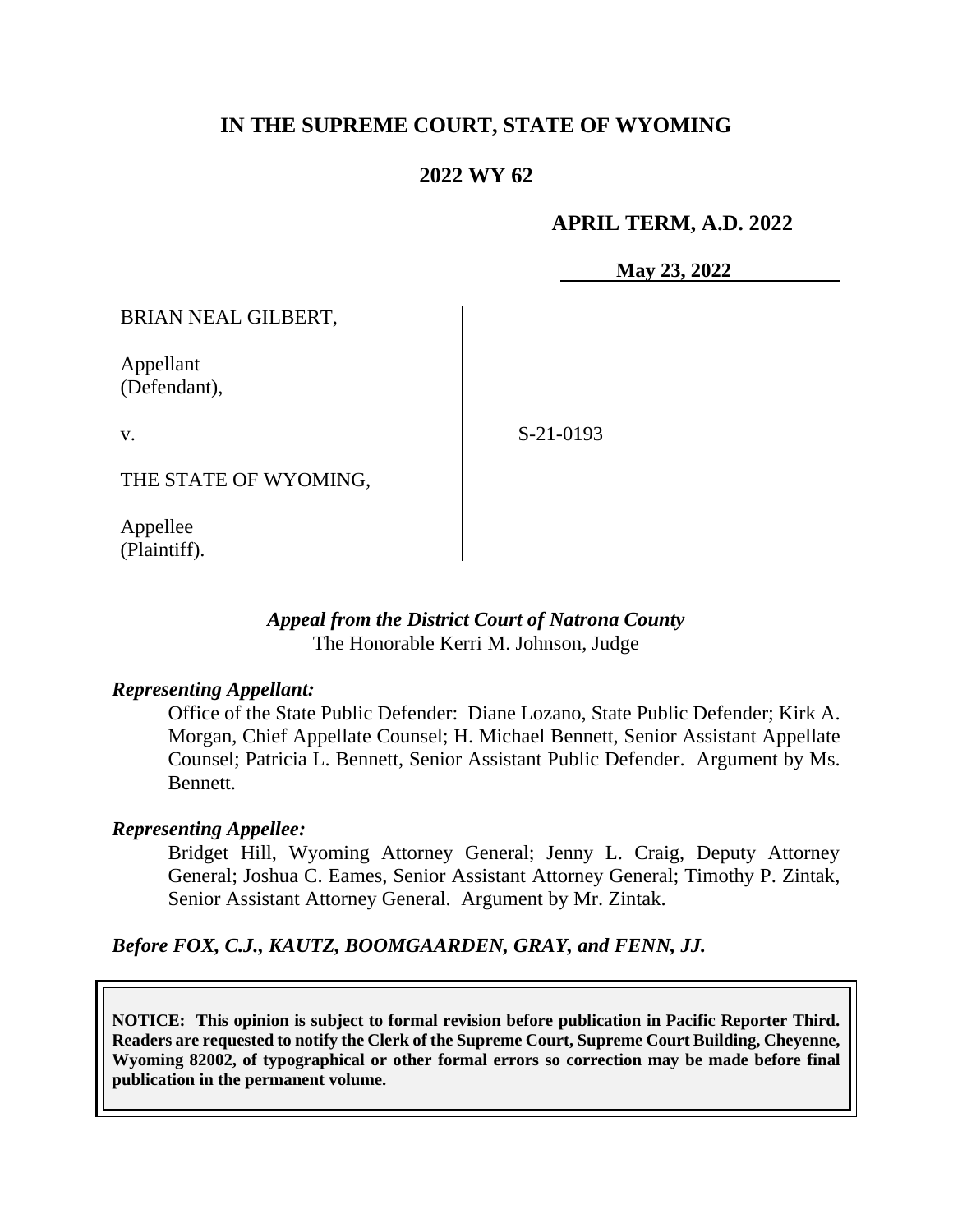### **KAUTZ, Justice.**

[¶1] Brian Neal Gilbert was convicted by a jury of various methamphetamine-related offenses and sentenced to 4-8 years in prison. He maintains the trial judge should have recused herself from presiding over the case because she represented him in similar criminal matters before she was appointed as a judge. He also argues the district court abused its discretion by denying his motion in limine seeking to admit evidence under Wyoming Rule of Evidence (W.R.E.) 608(b). We affirm.

#### **ISSUES**

[¶2] Mr. Gilbert raises two issues which we reorder and restate as follows:

1. Did the district judge err by failing to recuse herself because she previously represented him when she served as a state public defender?

2. Did the district court abuse its discretion by denying his motion in limine to admit W.R.E. 608(b) evidence?

### **FACTS**

[¶3] In November 2019, Michael Barney was released from prison and began selling methamphetamine in Natrona County. Brianna Reed sold methamphetamine for Mr. Barney. Mr. Barney gave her \$20 for every "ball" or "eight ball" (3.5 grams) she sold; she used the money to finance her personal drug use.

[¶4] Around Thanksgiving 2019, Mr. Barney and Mr. Gilbert picked up Ms. Reed in Casper and traveled to Thornton, Colorado, where Mr. Barney and Mr. Gilbert planned to each obtain two pounds of methamphetamine. Once in Colorado, Mr. Barney, Mr. Gilbert, and Ms. Reed picked up Destiny Sullivan and her boyfriend and drove to a hotel in Thornton, where they met with Ms. Sullivan's drug source. The source informed Mr. Barney and Mr. Gilbert only two pounds of methamphetamine were available for purchase. Mr. Gilbert and Mr. Barney each paid the source for one pound of methamphetamine and left. On their trip back to Casper, Mr. Barney, Mr. Gilbert, and Ms. Reed stopped at a house in Glenrock. Mr. Gilbert went into the house with his pound of methamphetamine, made a sale, and returned to the car. Mr. Barney and Ms. Reed dropped Mr. Gilbert off at a house in Evansville; Mr. Gilbert took his drugs with him. Mr. Barney and Ms. Reed proceeded to another house in the area, where Mr. Barney made a \$1,000 drug sale. Mr. Barney gave Ms. Reed a "ball" of methamphetamine for going on the trip.

[¶5] A month later, on December 29, 2019, officers from the Casper Police Department arrested Ms. Reed for shoplifting from Menards. To avoid going to jail, Ms. Reed agreed to speak with Special Agent Brad Reinhart of the Wyoming Division of Criminal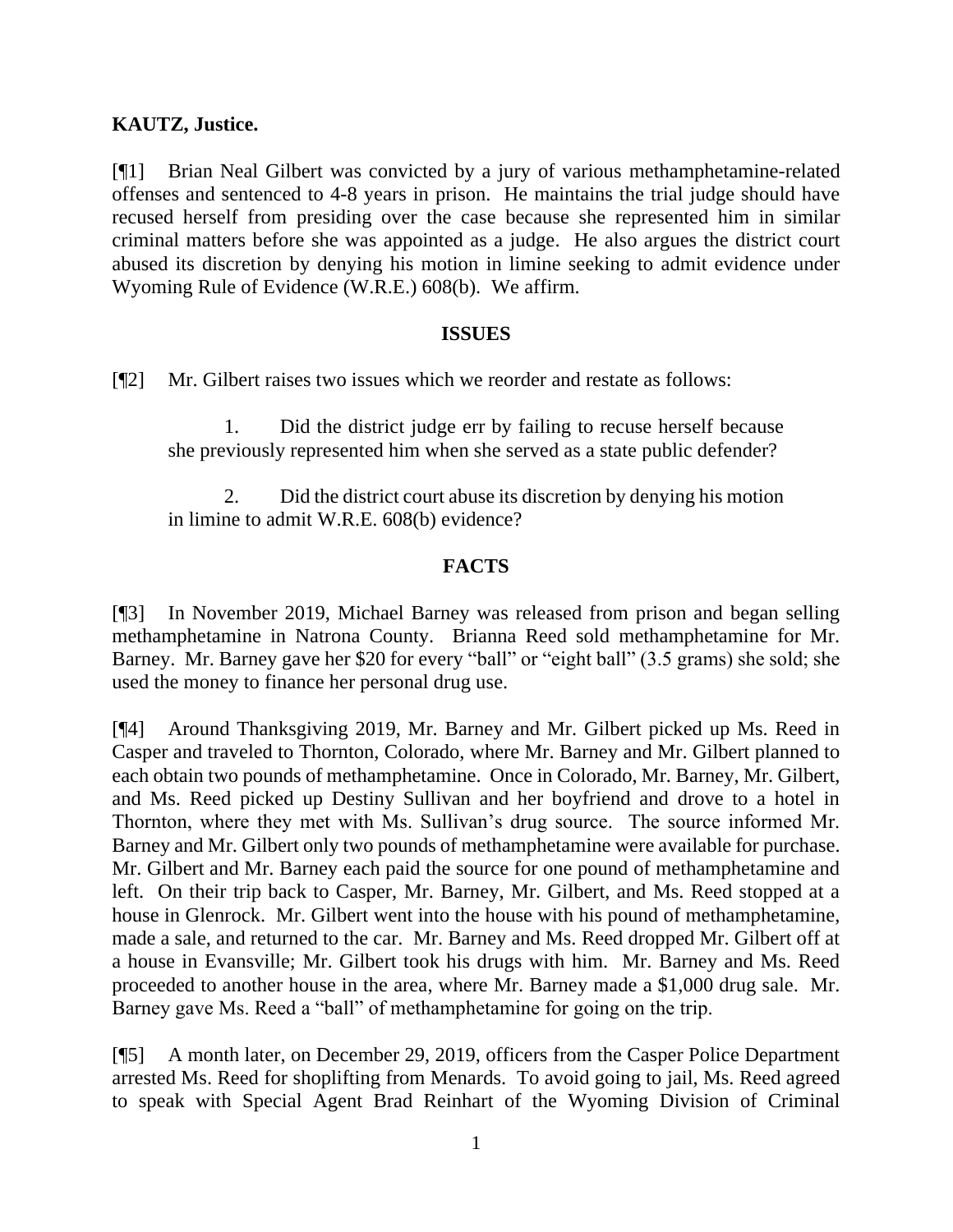Investigation (DCI) and Special Agent Adam Uhrich, a task force officer from the Casper Police Department. During her recorded interview with the agents, Ms. Reed identified numerous individuals involved in the methamphetamine trade in the Casper area, including Mr. Barney. She also recounted the trip she took with Mr. Barney and Mr. Gilbert to Colorado in November 2019. As a result of her cooperation, Ms. Reed was cited for shoplifting and allowed to go home. She eventually pled guilty to the offense and was fined.

[¶6] On January 23, 2020, Mr. Barney was involved in a car accident while driving south on Highway 287 in Carbon County, Wyoming. A search of his vehicle revealed over 45 grams of methamphetamine and various drug paraphernalia including baggies, two digital scales, calibration weights, and spoons. Mr. Barney had over \$2,500 in cash on his person.

[¶7] Later that day, Ms. Reed learned of Mr. Barney's accident and arrest via Facebook. Ms. Reed called Ms. Sullivan to relay the news. Ms. Sullivan was not aware of the accident or arrest but told Ms. Reed that Mr. Barney had been traveling to Colorado to obtain more methamphetamine from her at the time of the accident. She said Mr. Gilbert was also on his way to Colorado to obtain methamphetamine from her but was traveling in a separate vehicle. After Mr. Gilbert left Colorado, Ms. Sullivan called Ms. Reed and told her she had sold drugs to Mr. Gilbert. Ms. Reed was eventually arrested on various drug charges. She gave a proffer statement on August 24, 2020, where she again recounted the November 2019 trip to Colorado.

[¶8] On March 1, 2020, Sergeant Matt Vincent with the Mills Police Department observed Mr. Gilbert driving. He knew Mr. Gilbert had an outstanding traffic warrant and was driving with a suspended license. Sergeant Vincent followed Mr. Gilbert, who pulled into a parking spot in front of a trailer home. Sergeant Vincent approached the vehicle, asked Mr. Gilbert to exit the vehicle, and patted Mr. Gilbert down before placing him in the patrol car. The pat-down search revealed a pipe with methamphetamine residue in Mr. Gilbert's front pants pocket and \$570 in cash. Upon the discovery of the pipe, Mr. Gilbert said, "After all this time, you finally got me." Sergeant Vincent, accompanied by another officer, searched Mr. Gilbert's vehicle. They found a baggy containing 32.182 grams of methamphetamine in the back of the vehicle. Mr. Gilbert stated the methamphetamine "was not his, but he wished it was." Sergeant Vincent transported Mr. Gilbert to the jail. Before doing so, he talked with an agent from DCI, who told him about Agent Reinhart's investigation. As a result of obtaining this information, Sergeant Vincent asked Mr. Gilbert if he knew Ms. Sullivan and Mr. Barney. Mr. Gilbert responded, "Yes, so what of it[?]"

[¶9] The State charged Mr. Gilbert with conspiracy to deliver methamphetamine from on or about November 25, 2019, to on or about March 15, 2020, in violation of Wyo. Stat. Ann. §§ 35-7-1031(a)(i) and 35-7-1042 (LexisNexis 2021) (Count 1); possession with intent to deliver methamphetamine on or about March 1, 2020, in violation of § 35-7- 1031(a)(i) (Count 2); possession of methamphetamine on or about March 1, 2020, in an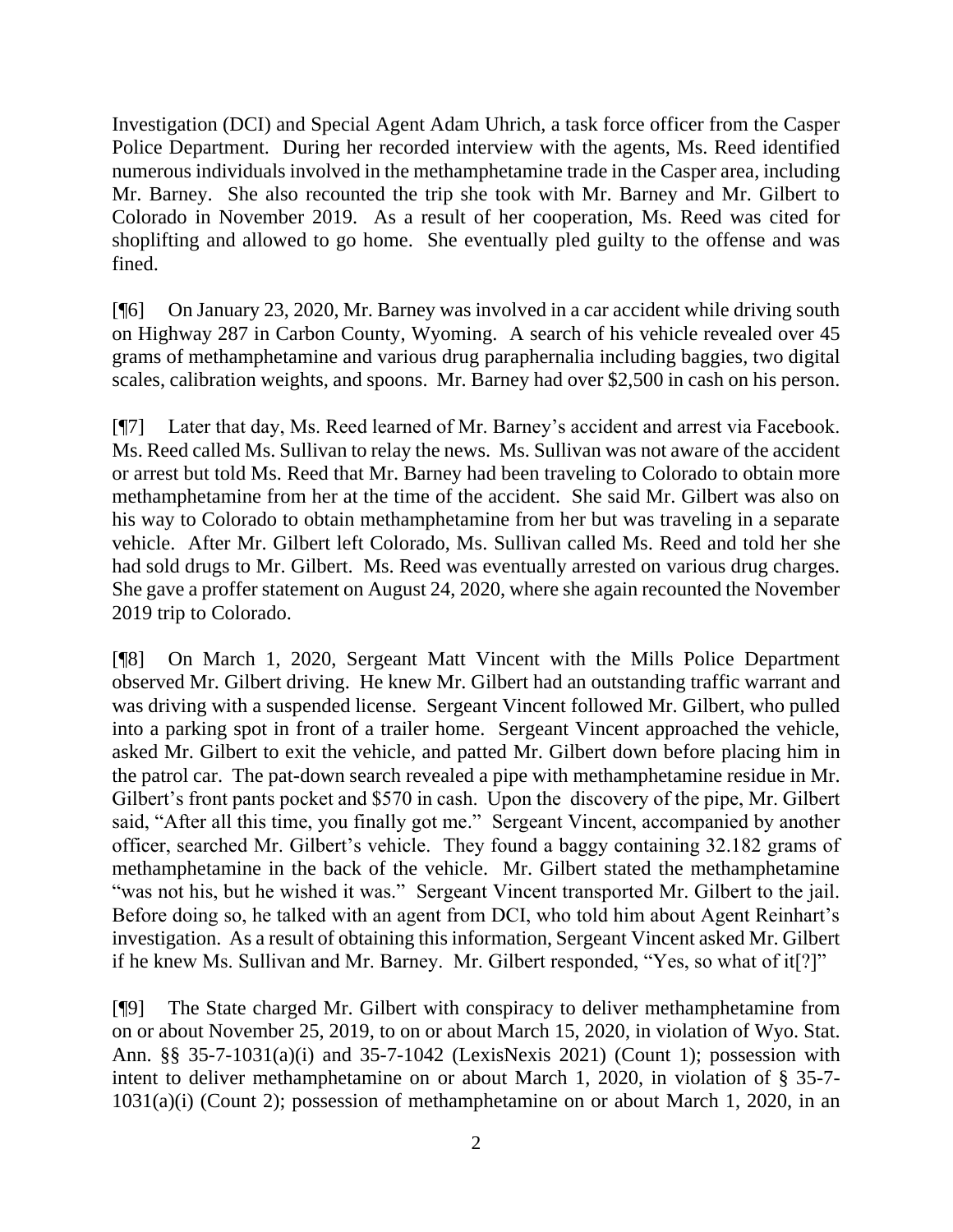amount exceeding three grams in violation of  $\S 35$ -7-1031(c)(ii) (Count 3); and possession of a controlled substance (methamphetamine residue in a pipe) on or about March 1, 2020, as a third or subsequent offense in violation of  $\S 35-7-1031(c)(i)$  (Count 4). The jury found Mr. Gilbert guilty of all four counts. The district court merged Counts 2 and 3 for sentencing and sentenced Mr. Gilbert to a total sentence of 4-8 years in prison.

[¶10] We will address other pertinent facts in our discussion of the issues.

# **DISCUSSION**

# **A.** *Motion to Disqualify*

[¶11] Mr. Gilbert's criminal case was assigned to the Honorable Kerri M. Johnson. Despite being represented by appointed counsel, Mr. Gilbert submitted pro se motions. Judge Johnson refused to consider these motions because he was represented by counsel. Defense counsel eventually moved to withdraw. Judge Johnson granted the motion to withdraw and, upon his request, allowed Mr. Gilbert to proceed pro se.

[¶12] While pro se, Mr. Gilbert filed various motions, including a motion to suppress evidence and a motion to dismiss. At the hearing on his motion to dismiss, he orally moved for a "change of venue" because he claimed Judge Johnson had a conflict of interest as she had previously represented him "in two drug cases just like this one where I was not in possession of the drugs and it was found in a vehicle. [She] got me off on two of those charges." Judge Johnson did not address this "motion" or her alleged prior representation of Mr. Gilbert at this hearing.

[¶13] Mr. Gilbert followed up his oral motion with a written "Motion for Change of Venue." He stated Judge Johnson had been his defense attorney when she worked as a state public defender and "[t]he case she defended me on was exactly the same circumstances as this case where drugs were found but not within my possession[.] She got the judge to drop charges at the preliminary [hearing] because the drugs were not in my possession." He argued these facts "alone [were] enough to constitute a conflict of interest" but also claimed Judge Johnson had violated his right to due process by (1) not allowing him to file motions; (2) refusing him access to an investigator's services, thereby preventing him from interviewing witnesses and gathering evidence; (3) failing to require the State to respond to his demands for withheld evidence; (4) refusing to hear his arguments regarding his motion to suppress, instead informing him "that you must object to the evidence as it comes up at trial"; and (5) being biased against him "to the level of malice or even vindictiveness." Judge Johnson assigned the case to the Honorable Catherine E. Wilking for the limited purpose of deciding Mr. Gilbert's "Motion for Change of Venue."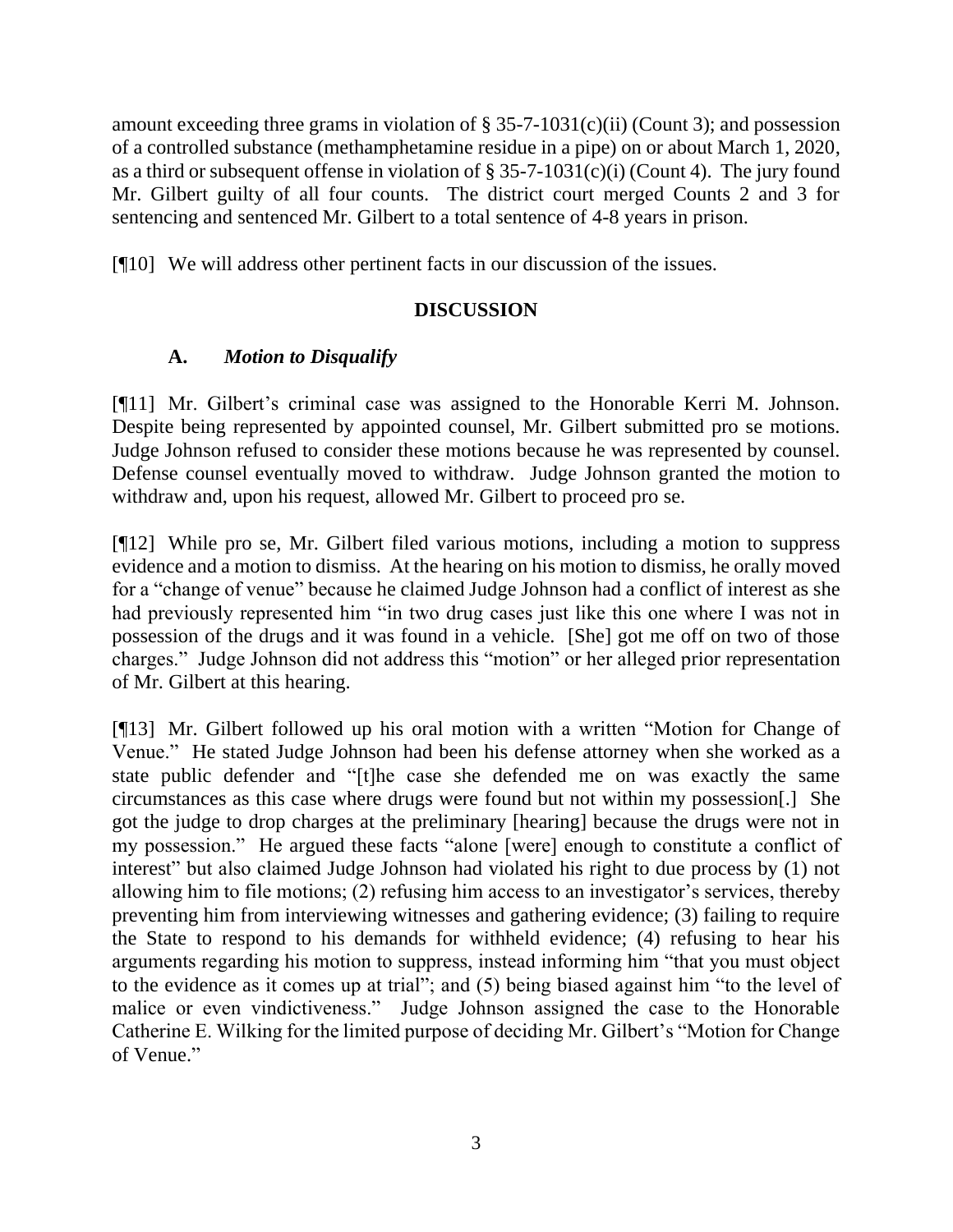[¶14] Judge Wilking held a hearing on the motion. At the hearing, Mr. Gilbert clarified that his motion for change of venue was really a motion for a change of judge. As a result, Judge Wilking construed it as a motion to disqualify Judge Johnson for cause under Wyoming Rule of Criminal Procedure (W.R.Cr.P.) 21.1. Judge Wilking denied the motion. She noted Mr. Gilbert had not complied with W.R.Cr.P. 21.1 because he failed to support his motion with affidavits. She also determined he had not established Judge Johnson was biased or prejudiced against him as required by the rule.

[¶15] We review the denial of a motion to disqualify a judge for an abuse of discretion. *Royball v. State*, 2009 WY 79, ¶ 12, 210 P.3d 1073, 1076 (Wyo. 2009) (citing *Pote v. State*, 695 P.2d 617, 632 (Wyo. 1985)). "An abuse of discretion occurs when the deciding court could not have reasonably concluded as it did." *Id.* (citing *Young v. State*, 2005 WY 136, ¶ 9, 121 P.3d 145, 147 (Wyo. 2005)).

[¶16] W.R.Cr.P. 21.1(b) states:

(b) *Disqualification for Cause*. – Promptly after the grounds for such motion become known, the state or the defendant may move for a change of judge on the ground that the presiding judge is biased or prejudiced against the state, the attorney for the state, the defendant or the defendant's attorney. The motion shall be supported by affidavits stating sufficient facts to demonstrate such bias or prejudice. Prior to a hearing on the motion other affidavits may be filed. The motion shall be referred to another judge, or a court commissioner, who shall rule on the motion, and if granted shall immediately assign the case to a judge other than the disqualified judge. A ruling on a motion for a change of judge is not an appealable order, but the ruling shall be made a part of the record, and may be assigned as error in an appeal of the case or on a bill of exceptions.

"This rule 'does not confer upon appellant the right to disqualify successive judges until he finds one that will grant his motions.' . . . Rather, the 'rule requires that [the] appellant state facts that would convince a reasonable person with knowledge of all the facts that the judge harbors a personal bias or prejudice against appellant.'" *DeLoge v. State*, 2007 WY 71, ¶ 10, 156 P.3d 1004, 1008 (Wyo. 2007) (quoting *Story v. State*, 788 P.2d 617, 621 (Wyo. 1990)). *See also, In re Guardianship of Bratton*, 2014 WY 87, ¶ 34, 330 P.3d 248, 255 (Wyo. 2014) ("A party seeking to disqualify a judge for cause is required to present convincing evidence that the judge harbored such a personal prejudice or bias against him that he or she was unable to impartially base decisions on the law and the evidence." (citing *TZ Land & Cattle Co. v. Condict*, 795 P.2d 1204, 1211 (Wyo. 1990)).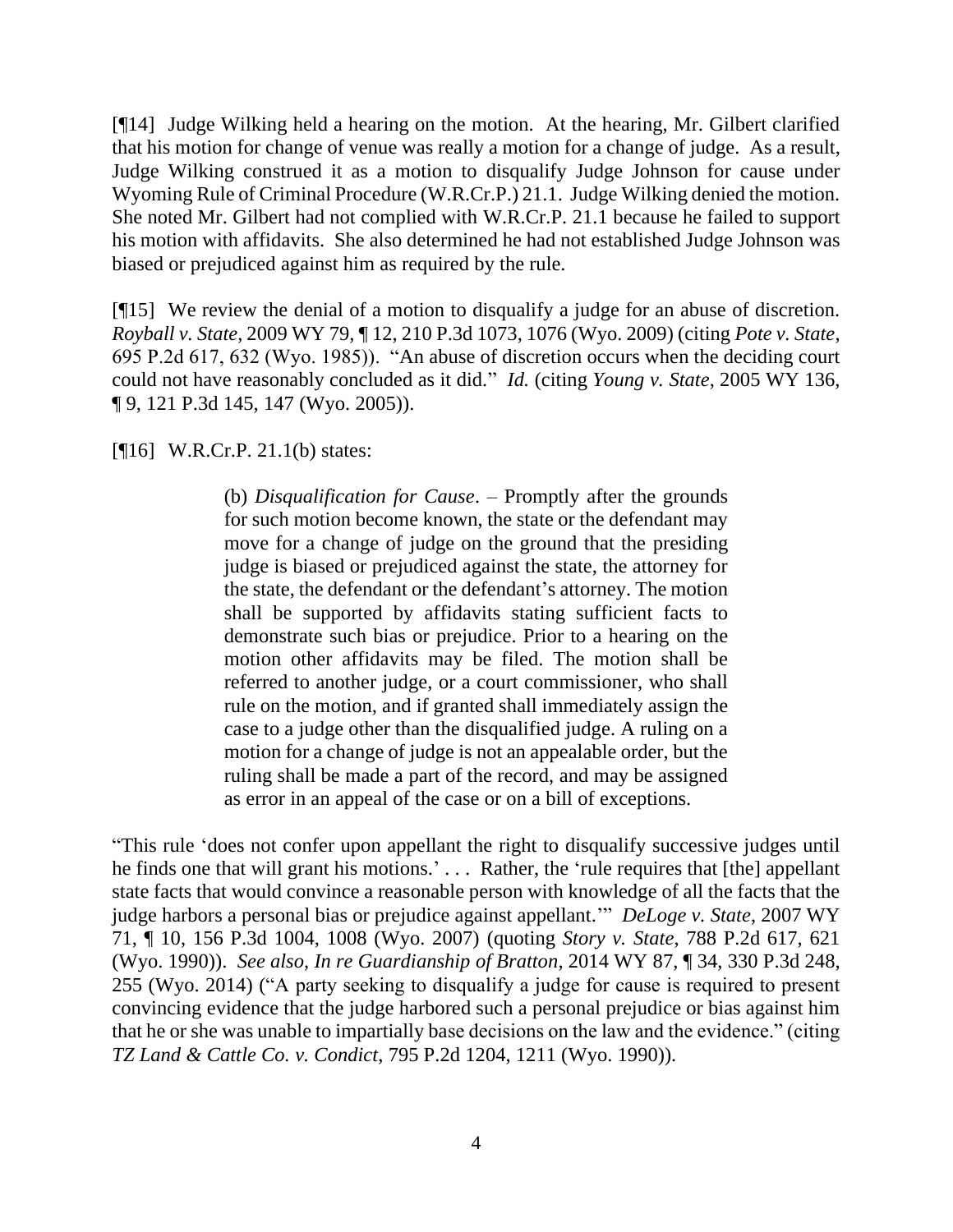"[B]ias is a leaning of the mind or an inclination toward one person over another. The bias which is a ground for disqualification of a judge must be personal, and it must be such a condition of the mind which sways judgment and renders the judge unable to exercise his functions impartially in a given case or which is inconsistent with a state of mind fully open to the conviction which evidence might produce."

*DeLoge*, ¶ 12, 156 P.3d at 1008 (quoting *Hopkinson v. State*, 679 P.2d 1008, 1031 (Wyo. 1984)). *See also, Pote v. State*, 733 P.2d 1018, 1021 (Wyo. 1987) ("The 'bias' which is a ground for disqualification of a judge must be personal. Such conditions must exist which reflect prejudgment of the case by the judge or a leaning of his mind in favor of one party to the extent that his decision in the matter is based on grounds other than the evidence placed before him." (citing *Cline v. Sawyer*, 600 P.2d 725 (Wyo. 1979)). "Judicial prejudice involves a prejudgment or the forming of an opinion without sufficient knowledge or examination." *DeLoge*, ¶ 12, 156 P.3d at 1008 (citing *Reichert v. State*, 2006 WY 62, ¶ 37, 134 P.3d 268, 278 (Wyo. 2006)).

[¶17] Judge Wilking did not abuse her discretion in denying Mr. Gilbert's motion for change of judge. The motion was not supported by affidavits as required by W.R.Cr.P. 21.1(b). *Pearson v. State*, 866 P.2d 1297, 1300 (Wyo. 1994) ("A mere allegation of judicial bias is insufficient to form a basis for disqualification. . . . Sufficient facts showing bias must be presented in the affidavit supporting the motion." (citations omitted)). *See also, Cauthon v. Rogers*, 116 F.3d 1334, 1336 (10th Cir. 1997) ("Because the motion was not supported by an affidavit, Cauthon failed to show bias or prejudice under 28 U.S.C. § 144.").<sup>1</sup> He also failed to present convincing evidence that Judge Johnson's previous

The affidavit shall state the facts and the reasons for the belief that bias or prejudice exists, and shall be filed not less than ten days before the beginning of the term at which the proceeding is to be heard, or good cause shall be shown for failure to file it within such time. A party may file only one such affidavit in any case. It shall be accompanied by a certificate of counsel of record stating that it is made in good faith.

W.R.Cr.P. 21.1(b) is patterned after 28 U.S.C. § 144. *Hopkinson*, 679 P.2d at 1031. As a result, federal cases interpreting 28 U.S.C. § 144 are highly persuasive in our interpretation of W.R.Cr.P. 21.1. *Cf. Gunsch v. State*, 2019 WY 79, ¶ 15 n.4, 444 P.3d 1278, 1282 n.4 (Wyo. 2019) ("Because the Wyoming Rules of Civil Procedure are patterned after the Federal Rules of Civil Procedure, federal court interpretations of their rules are highly persuasive in our interpretation of the corresponding Wyoming rules.") (citations and internal quotations omitted).

<sup>1</sup> 28 U.S.C. § 144 provides:

Whenever a party to any proceeding in a district court makes and files a timely and sufficient affidavit that the judge before whom the matter is pending has a personal bias or prejudice either against him or in favor of any adverse party, such judge shall proceed no further therein, but another judge shall be assigned to hear such proceeding.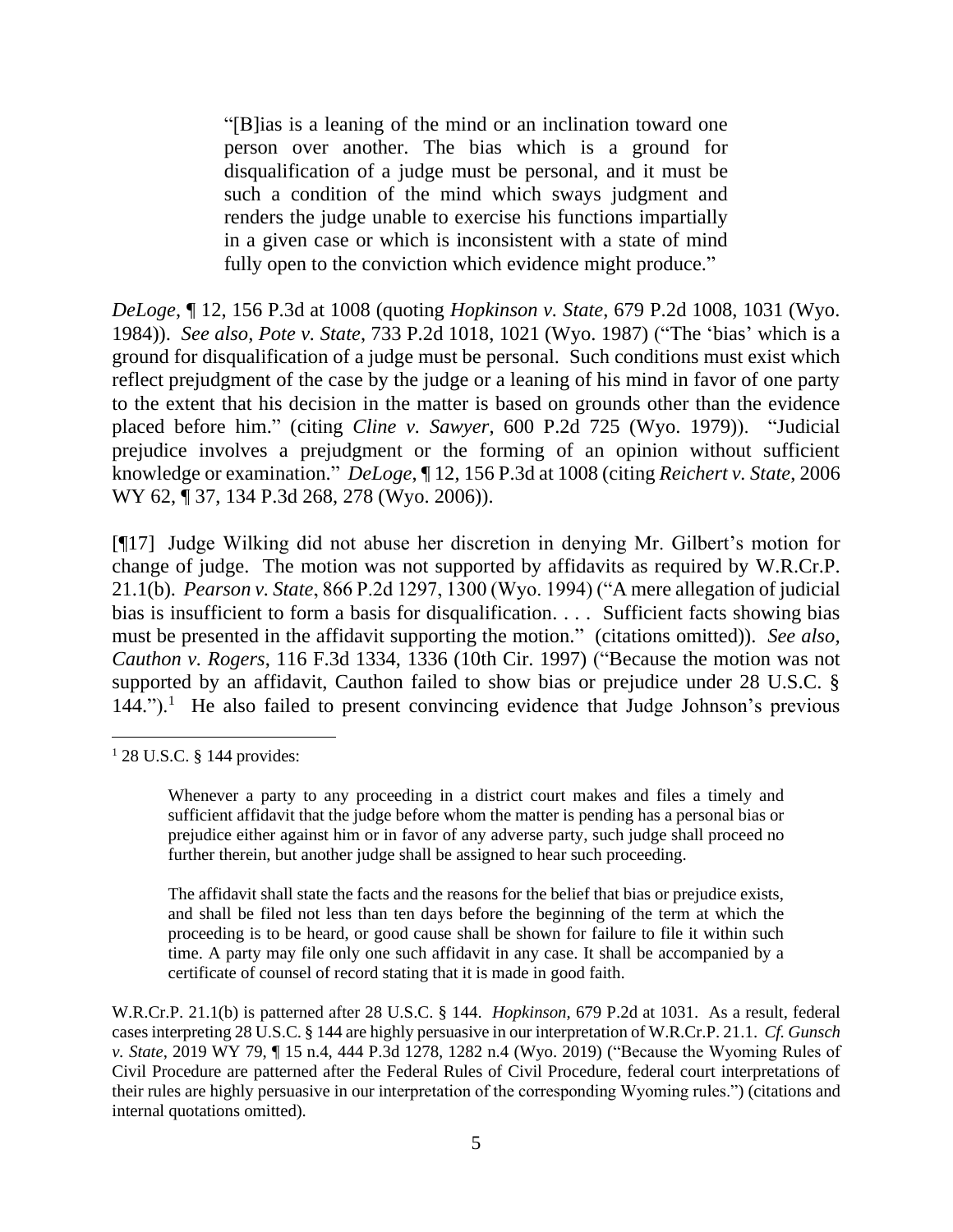representation of him caused her to harbor such a personal bias or prejudice against him that she was unable to impartially base her decisions on the law and the evidence.

[¶18] "A judge's prior representation of a litigant generally does not require the judge's recusal." *See United States v. Davis*, 801 F. App'x 75, 78 (4th Cir. 2020). *See also, United States v. Stringer*, 221 F.3d 1354, No. 98-4203, 2000 WL 1059336, \*2 (10th Cir. Aug. 2, 2000) ("The trial judge's former prosecution of Defendant for default on his student loan does not require automatic disqualification. . . . Furthermore, nothing in the record suggests that the judge even remembered the former prosecution, much less that he was biased against Defendant because of their former interaction.") (citations omitted). Mr. Gilbert provided no evidence that Judge Johnson had any personal knowledge of the current proceedings against him based on her prior representation of him. Nor did he present any evidence that her prior representation of him caused her to harbor any personal bias or prejudice against him. Indeed, he did not provide any information about those prior proceedings other than that she had obtained a favorable outcome for him and his personal opinion they were similar to his current case because "drugs were found in a vehicle and he was not in possession of them." His motion to disqualify Judge Johnson relied mainly on the fact she had ruled against him on various pretrial matters, which is an insufficient basis for disqualification. *Burk v. State*, 848 P.2d 225, 236 (Wyo. 1993) ("Bias and prejudice cannot be presumed from unfavorable rulings in the past." (quoting *TZ Land & Cattle Co.*, 795 P.2d at 1211). *See also, Brown v. Avery*, 850 P.2d 612, 616-617 (Wyo. 1993) ("To demonstrate judicial bias, or prejudice, an appellant must show more than the fact that the trial court ruled against him, correctly or incorrectly, on a particular matter. If the mere showing of an unfavorable ruling sufficed to establish bias, disputes seldom would be resolved by a single judge.").

[¶19] Mr. Gilbert does not claim on appeal that Judge Wilking abused her discretion in concluding he failed to show Judge Johnson was biased or prejudiced against him. Instead, he claims Judge Johnson erred in not recusing herself from his case under Rule 2.11(A)(1) of the Code of Judicial Conduct because she previously represented him in a similar matter and under Rule 1.9(c) of the Wyoming Rules of Professional Conduct for Attorneys at Law (W.R.P.C.) because she was privy to confidential information as a result of their prior attorney-client relationship. While he acknowledges neither rule explicitly requires a judge to recuse herself if she previously represented the defendant, he claims it is the appearance of impropriety, along with Mr. Gilbert's and the public's interest in an unbiased neutral judiciary, which control.

 $[$ [[20] Rule 2.11(A)(1) of the Code of Judicial Conduct requires a judge to disqualify herself "in any proceeding in which the judge's impartiality<sup>[]</sup> might reasonably be questioned, including but not limited to [when] . . . [t]he judge has a personal bias or prejudice concerning a party or a party's lawyer, or personal knowledge[] of facts that are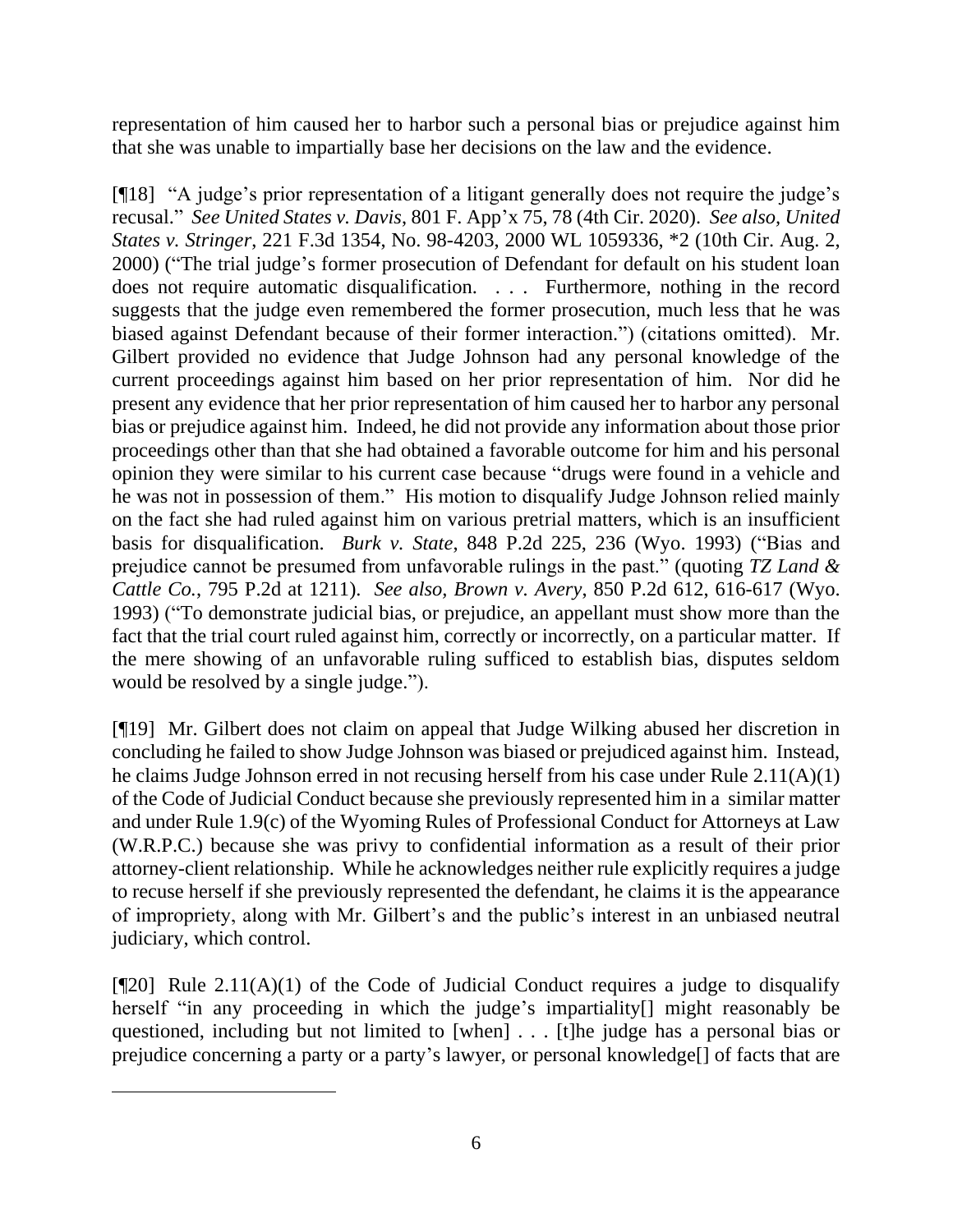in dispute in the proceeding." Comments 1 and 2 to the rule state: "Under this Rule, a judge is disqualified whenever the judge's impartiality might reasonably be questioned, regardless of whether any of the specific provisions of paragraphs (A)(1) through (5) apply .... A judge's obligation not to hear or decide matters in which disqualification is required applies regardless of whether a motion to disqualify is filed." W.R.P.C. 1.9(c) prohibits "[a] lawyer who has formerly represented a client in a matter" from "us[ing] confidential information relating to the representation to the disadvantage of the former client except as these Rules would permit or require with respect to a client, or when the information has become generally known" or "reveal[ing] confidential information relating to the representation except as these Rules would permit or require with respect to a client."

[¶21] Mr. Gilbert's reliance on these rules is misplaced for two reasons. First, as stated above, there is no evidence Judge Johnson harbored a personal bias or prejudice against Mr. Gilbert, had personal knowledge of the facts in dispute in this proceeding, or used or revealed confidential information she obtained in her prior representation of Mr. Gilbert. Second, a motion for a change of judge is controlled by W.R.Cr.P. 21.1, not the Code of Judicial Ethics or the W.R.P.C. *See Royball*, ¶ 11, 210 P.3d at 1076 ("Motions to disqualify a judge based upon bias or prejudice are governed by W.R.Cr.P. 21.1(b)[.]"); *DeLoge*, ¶ 10, 156 P.3d at 1007 (same). Although we have "the authority and responsibility, if the circumstances warrant, to discipline a judicial officer or an attorney without reference to the Commission on Judicial Conduct and Ethics (CJCE) or the Board of Professional Responsibility (BPR)," respectively, a claim that a judge violated the Code or W.R.P.C. is "a task that is generally assigned" to the CJCE and BPR. *Seid v. Seid*, 2001 WY 137, ¶ 13, 36 P.3d 1167, 1175-76 (Wyo. 2001). *See also, Castellow v. Pettengill*, 2021 WY 88, ¶ 26, 492 P.3d 894, 903 (Wyo. 2021) (Kautz, J., specially concurring) ("The Wyoming judicial branch capably polices itself, preserving accountability of judges and separation of powers. *This accountability is provided through the Wyoming Commission on Judicial Conduct and Ethics*. The Commission reviews whether a judge has violated one or more portions of the Code, either on the basis of a complaint or on its own motion." (emphasis added)).

[¶22] The Code of Judicial Conduct and the W.R.P.C. are intended to provide guidance for the ethical conduct of judges and attorneys and to serve as bases for discipline, not as grounds for a change of judge in a legal proceeding. Relevant here, the Preamble to the Code states: "The Code is intended . . . to provide guidance and assist judges in maintaining the highest standards of judicial and personal conduct, and to provide a basis for regulating their conduct through disciplinary agencies." W.C.J.C., Preamble (emphasis added). Similarly, the "Scope" of the W.R.P.C. provides in pertinent part:

> [20] Violation of a Rule should not itself give rise to a cause of action against a lawyer nor should it create any presumption in such a case that a legal duty has been breached. *In addition, violation of a Rule does not necessarily warrant any other nondisciplinary remedy, such as disqualification of a lawyer in*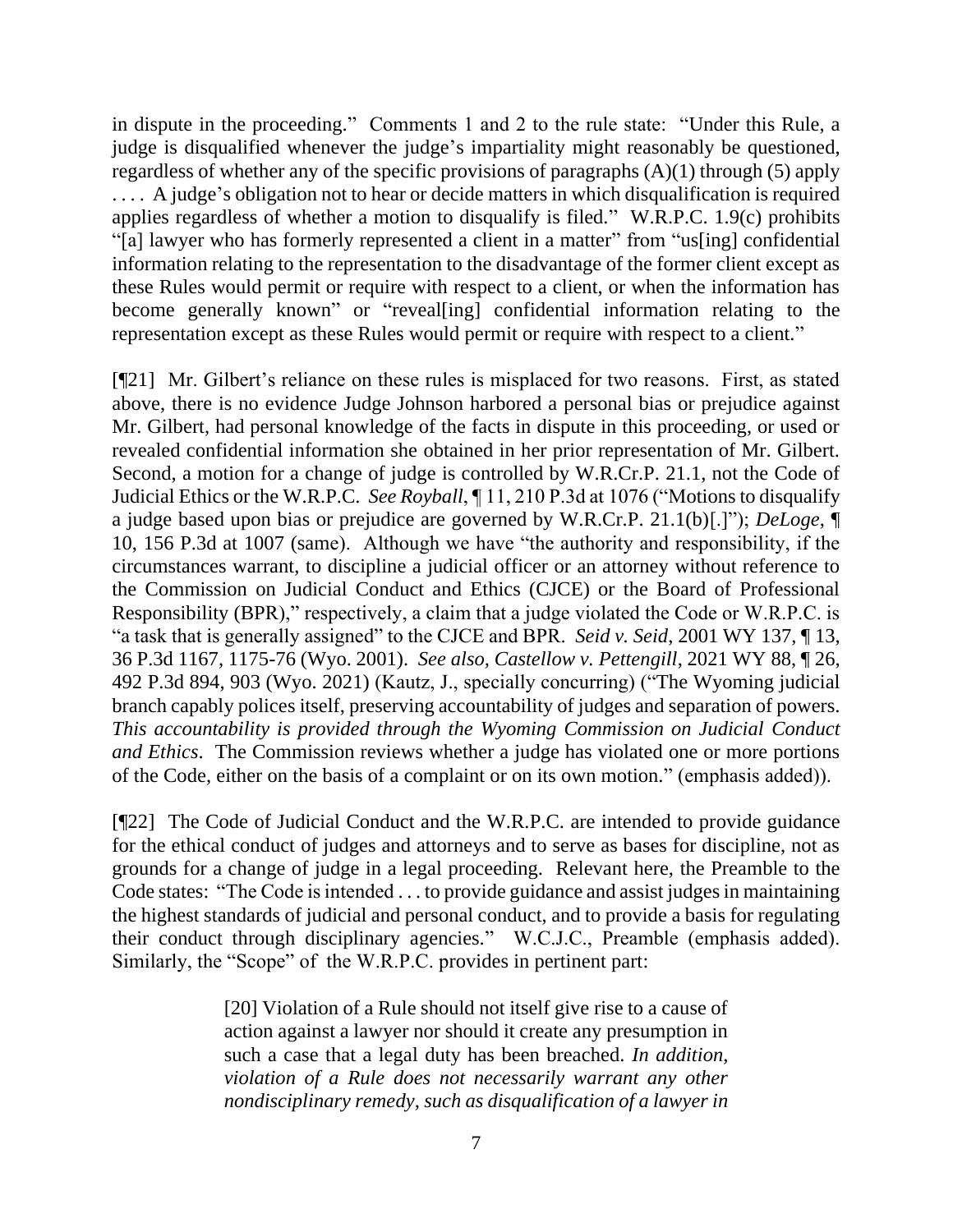*pending litigation. The Rules are designed to provide guidance to lawyers and to provide a structure for regulating conduct through disciplinary agencies. They are not designed to be a basis for civil liability.* Furthermore, the purpose of the Rules can be subverted when they are invoked by opposing parties as procedural weapons. *The fact that a Rule is a just basis for a lawyer's self-assessment, or for sanctioning a lawyer under the administration of a disciplinary authority, does not imply that an antagonist in a collateral proceeding or transaction has standing to seek enforcement of the Rule. Nevertheless, since the Rules do establish standards of conduct by lawyers, the Rules may be evidence of the applicable standard of conduct.*

W.R.P.C., Scope,  $\P$  19-20 (Emphasis added).

[¶23] Mr. Gilbert does not cite any cases holding a motion to disqualify a judge is controlled by the Code of Judicial Conduct or the W.R.P.C. Our own research reveals only one case where we have indicated that a motion for change of judge might be governed by the Code of Judicial Conduct.

[¶24] In *Matter of Farman*, 841 P.2d 99, 100 (Wyo. 1992), Mr. Farman was involved in a car accident with another vehicle while, he claimed, he was traveling to his employer's worksite. He filed suit against the driver of the other vehicle and submitted a claim for worker's compensation benefits. *Id*. at 100-01. After a trial against the other driver, he was awarded \$24,000. *Id*. at 101. His worker's compensation claim was denied by a hearing officer, and he appealed to the district court. *Id*. During his appeal to the district court, Mr. Farman filed a motion for a change of judge because he claimed to have heard that the trial judge had criticized the amount he received from the other driver as too high. *Id*. Mr. Farman argued, as a result of this statement, he could not obtain a fair and impartial hearing from the judge on his worker's compensation appeal. *Id*. The judge denied the motion and affirmed the hearing officer's decision. *Id*. On appeal to this Court, Mr. Farman argued the district judge erred by not recusing himself. *Id*. We stated: "In considering [Mr. Farman's] motion to disqualify him, the district judge was governed by W.R.C.P. 40.1(b)(2) [now codified at W.R.Cr.P. 21.1] and Canons 2 and 3 of the Wyoming Code of Judicial Conduct." *Id*. Although we mentioned the Code of Judicial Conduct, we ultimately decided Mr. Farman's affidavit in support of his motion for change of judge had not presented sufficient facts showing the judge was biased or prejudiced against him under Rule 40.1(b)(2). *Id*. at 101-02. Instead, his affidavit consisted entirely of uncorroborated hearsay. *Id*. at 102.

[¶25] A motion for change of judge in a criminal proceeding is controlled by W.R.Cr.P. 21.1, not the Code of Judicial Ethics or W.R.P.C. Because Mr. Gilbert failed to show via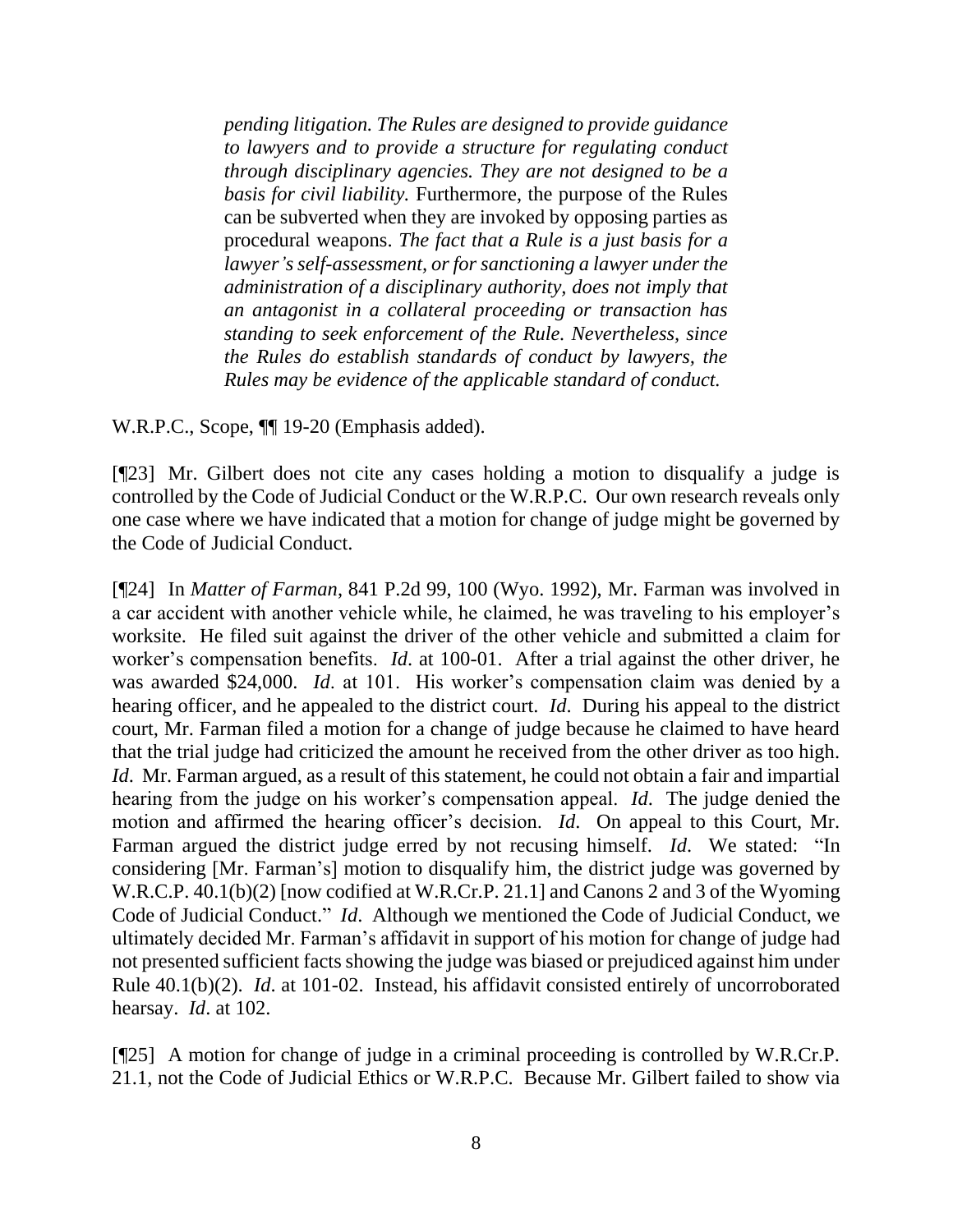affidavit that Judge Johnson was biased or prejudiced against him, Judge Wilking did not abuse her discretion in denying his motion for change of judge.

## *W.R.E. 608(b)*

[¶26] Prior to trial, while represented by counsel, Mr. Gilbert filed a motion in limine to admit evidence under W.R.E. 608(b), which states:

> Specific instances of the conduct of a witness, for the purpose of attacking or supporting his credibility, other than conviction of crime as provided in Rule 609, may not be proved by extrinsic evidence. They may, however, in the discretion of the court, if probative of truthfulness or untruthfulness, be inquired into on cross-examination of the witness (1) concerning his character for truthfulness or untruthfulness, or (2) concerning the character for truthfulness or untruthfulness of another witness as to which character the witness being crossexamined has testified.

He claimed that during her recorded interview with Agents Reinhart and Uhrich, Ms. Reed admitted to various criminal acts. He sought an order from the court allowing him to impeach Ms. Reed with these criminal acts because they were probative of her truthfulness. He stated he would not seek to introduce extrinsic evidence of the criminal acts but simply inquire about them on cross-examination. Mr. Gilbert did not specify in his motion the criminal acts to which he was referring. Due to this failure, the State submitted a generic response. It simply stated instances of conduct admitted pursuant to W.R.E. 608(b) must not be proven by extrinsic evidence and must relate to the witness's truthfulness or untruthfulness and not bias. It also claimed that even if the evidence fell within the scope of W.R.E. 608(b), it could still be excluded under W.R.E. 403 if "its probative value is substantially outweighed by the danger of unfair prejudice, confusion of the issues, or misleading the jury, or by considerations of undue delay, waste of time, or needless presentation of cumulative evidence."

[¶27] The district court held a hearing on the motion. At the hearing, Mr. Gilbert again did not describe the acts he sought to admit under W.R.E. 608(b), other than to say they were criminal. He also did not offer into evidence Ms. Reed's recorded interview. The State argued against granting the motion in limine, believing Mr. Gilbert was referring to the actions Ms. Reed took in furtherance of the conspiracy and her own drug use. While it argued those acts were relevant and admissible, it claimed they were not within the scope of W.R.E. 608(b). In response, Mr. Gilbert clarified Ms. Reed's conviction for her role in the conspiracy was not part of his motion and "any convictions that she has is not part of this motion because that falls under [W.R.E.] 609." The court denied the motion without prejudice, explaining: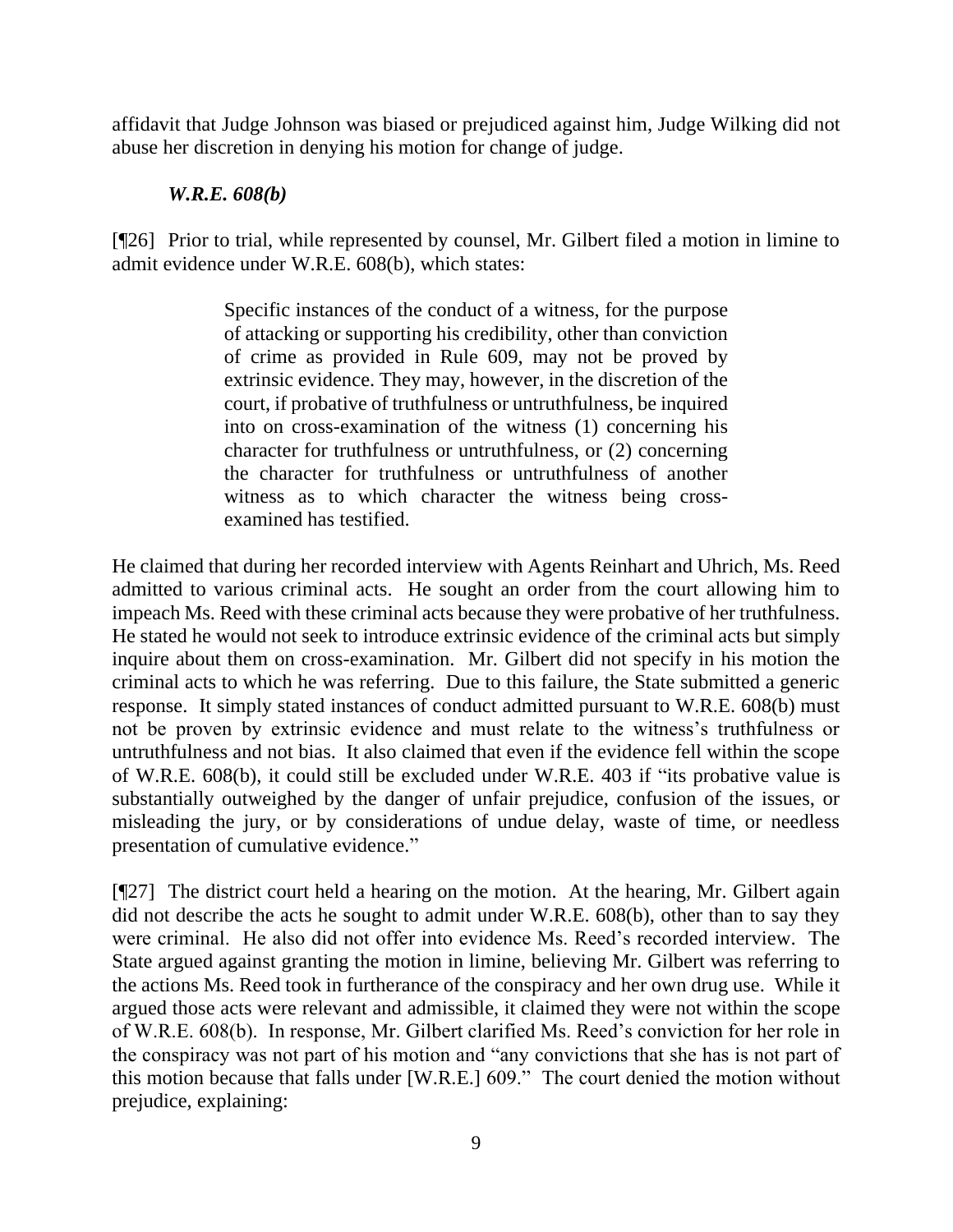Thank you. Well, without knowing what evidence it is at this point, it's difficult for . . the Court to make a ruling on this. I looked at *Lawrence versus State*. In that case, they were talking about a distinction between the evidence which impeaches by proof of a witness's character or disposition for veracity, or the lack thereof, and the evidence which establishes a lack of credibility through a showing of such things as bias or undue influence. And they say in that particular case that the admission of the evidence for the purpose of bias or undue influence is not controlled by 608(b). Those . . . rules that govern that admission are 402 and 403.

So I don't think 608 is the proper rule in this case for any evidence that [Mr. Gilbert] may be seeking to introduce. So I'm going to deny the motion without prejudice . . . to Mr. [Gilbert] . . . hav[ing] the Court reconsider [at trial] . . . this ruling under another rule. But until I hear the question, until I hear what evidence it is, I can't rule on that at this time, so I'm just going to generally deny it.

Mr. [Gilbert], certainly at trial, you can request a reconsideration of that ruling, and I will take it up at that time.

[¶28] Thereafter, the State filed a motion in limine under W.R.E. 609 seeking to prohibit Mr. Gilbert from impeaching Ms. Reed with her prior misdemeanor theft and shoplifting convictions and her prior misdemeanor conviction for false reporting. W.R.E. 609 provides in relevant part: "For the purpose of attacking the credibility of a witness, . . . . evidence that any witness has been convicted of a crime shall be admitted if it involved dishonesty or false statement, regardless of the punishment." The State described Ms. Reed's theft and shoplifting convictions as follows:

- a theft conviction for less than \$50 in Colorado on May 8, 2019;
- a shoplifting [offense] for \$50 that occurred on July 25, 2019, with a conviction on September 12, 2019;
- a shoplifting at Menard's for \$62.14, which [Ms. Reed] later pled guilty to in Municipal Court. The event took place on December 29, 2019; and
- a shoplifting at Sportsman's Warehouse which occurred on July 13, 2020, and which [Ms. Reed] pleaded guilty to on August 4, 2020.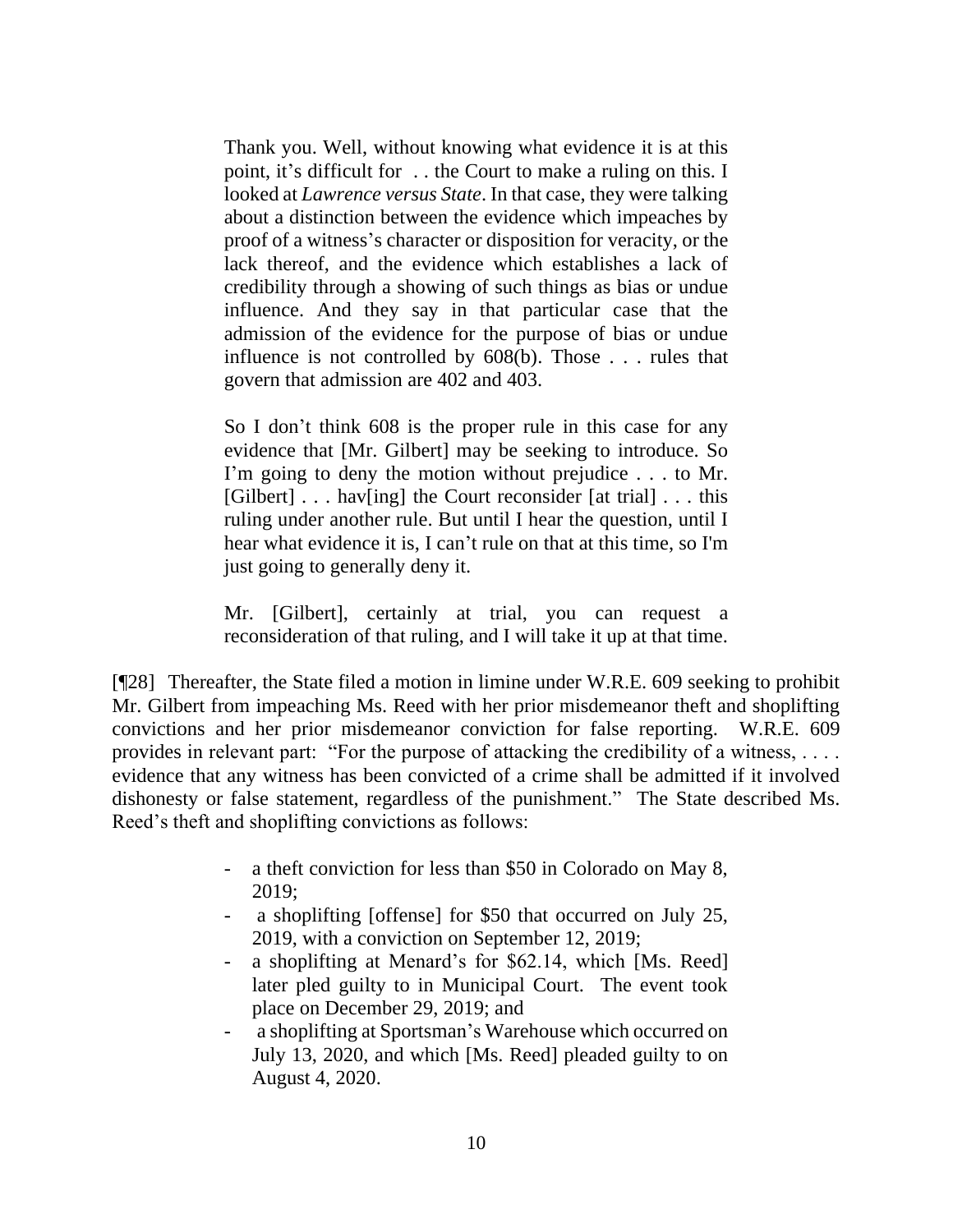[¶29] The State maintained these convictions were not admissible under W.R.E. 609 because theft and shoplifting are not crimes of dishonesty. With respect to the prior misdemeanor false reporting conviction, the State essentially admitted that, on its face, it was a crime of dishonesty under Rule 609. However, it argued its probative value was substantially outweighed by the danger of unfair prejudice under W.R.E. 403 because (1) Ms. Reed was only a minor at the time she pleaded guilty to the offense, (2) she was not represented by counsel, and (3) the police officer's narrative report of the incident demonstrated Ms. Reed was improperly charged with false reporting when she should have been charged with interference with a police officer. According to the officer's report, FM, a friend of Ms. Reed's, called the police and reported her car had been stolen and crashed into a fence. Upon arriving at the crash site, the officer asked FM, in Ms. Reed's presence, whether she had crashed the car. FM denied it and Ms. Reed "did not state anything about what had happened, nor did she attempt to get my attention about the incident." After FM admitted she crashed the car and reported it stolen to avoid getting in trouble, the officer spoke with Ms. Reed and explained she had not been truthful and was facing criminal charges for not being honest. Ms. Reed then admitted FM had been driving the vehicle, lost control of it, and drove it into the fence. According to the officer's report, "[he] then explained to [Ms. Reed] that she had an obligation to tell the truth regarding the incident, however she never said a word, nor did she attempt to tell the truth. [He] advised [Ms. Reed] that she would be receiving a citation for interference with a peace officer through Natrona County Circuit Court."

[¶30] The district court held a hearing on the State's motion in limine. At the hearing, the State agreed Mr. Gilbert could question Ms. Reed about the December 29, 2019, shoplifting incident because she avoided going to jail for the incident by talking with the agents about Mr. Gilbert's drug activities. It argued, however, that the remaining shoplifting and theft offenses were not crimes of dishonesty under W.R.E. 609 and cited federal case law to that effect. The State again acknowledged that, on its face, false reporting may constitute a crime of dishonesty, but maintained W.R.E. 403 still applied and any probative value of the false reporting offense was substantially outweighed by the danger of unfair prejudice because the underlying facts of the offense demonstrated Ms. Reed had been wrongly charged and her conduct did not constitute a crime of dishonesty.

[¶31] Mr. Gilbert argued theft and shoplifting are crimes of dishonesty under W.R.E. 609 because "it's a false statement to walk out of a store or take something that doesn't belong to you and walk away with it. That is an assertion of ownership, that is a statement, and it's a false statement." Even if her theft and shoplifting convictions were not automatically admissible under W.R.E. 609, he claimed, "it is possible to shoplift through a false statement" and he should be allowed to voir dire Ms. Reed to determine whether any of her shoplifting and theft convictions involved her making a false statement. With respect to the false reporting conviction, he argued the State could not look to the underlying circumstances or argue she was wrongfully charged because it is the fact of conviction which is admissible under W.R.E. 609. He also argued W.R.E. 403 balancing does not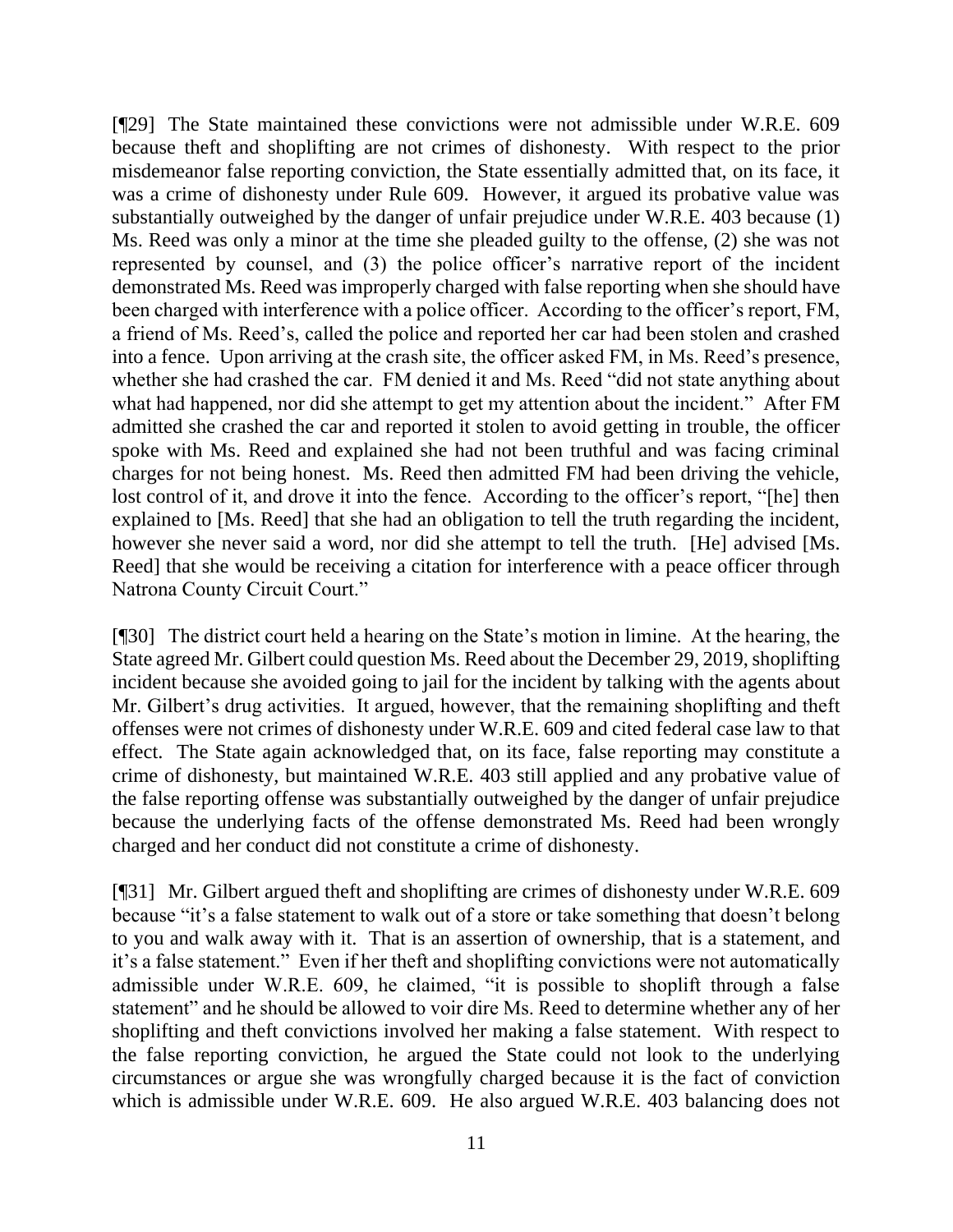apply to W.R.E. 609. At the conclusion of his argument, Mr. Gilbert informed the court that Ms. Reed had also admitted to car thefts during her interview with the agents and those thefts were relevant to his prior motion in limine under W.R.E. 608(b). He noted though that the court had "told [him] to bring it up during trial and [it] would rule on it then."

[¶32] The district court denied the State's W.R.E. 609 motion in limine with respect to the December 29, 2019, shoplifting offense but granted it with respect to the remaining shoplifting, theft, and false reporting convictions. It concluded that to be admissible under W.R.E. 609, a conviction must involve some element of deceit, untruthfulness, or falsification bearing on the accused's propensity to testify untruthfully. It decided shoplifting and theft do not per se constitute crimes of dishonesty under Rule 609. While federal case law indicated a court can look beyond the elements of an offense to determine if a particular conviction involved dishonesty or a false statement, the court could not make that determination with respect to Ms. Reed's theft and shoplifting offenses because it did not know the circumstances underlying those offenses. The trial judge ruled: "If there's more information presented to the Court regarding circumstances surrounding these other thefts, I may revisit that and determine whether or not they would fall under [W.R.E. 609]; but right now, what's in front of me, I would find that they don't." With respect to the false reporting conviction, the court found the underlying facts did not suggest dishonesty and the conviction was remote in time. It also voiced concern over "end[ing] up in a situation where we're fighting over a false reporting and whether or not she lied or didn't lie." With respect to Ms. Reed's admission to any car thefts and Mr. Gilbert's Rule 608(b) motion in limine, the court again deferred ruling on the issue until Ms. Reed's testimony "[i]f it comes up[.]"

[¶33] At trial, Mr. Gilbert elicited testimony from Ms. Reed that in May 2018 she and her ex-boyfriend had stolen a car in Casper and traveled to Colorado. He also asked her about another car theft that "occurred in Casper." Ms. Reed stated it occurred in Timnath, Colorado. At this point the State objected because the evidence was irrelevant and the charge had been dismissed for lack of evidence. At a side bar, Mr. Gilbert claimed the evidence was admissible under W.R.E. 608(b) or 611 to impeach her credibility. The court sustained the objection. Mr. Gilbert did not attempt to question Ms. Reed at trial about her other shoplifting, theft, and false reporting convictions.

[¶34] Mr. Gilbert now argues "the district court abused its discretion in denying [his] motion in limine to admit W.R.E. 608(b) evidence." (Capitalization omitted). Unlike his motion in limine in the district court, which did not specify the evidence he sought to introduce, Mr. Gilbert's argument on appeal is that the district court abused its discretion by denying his motion in limine because Ms. Reed's prior shoplifting, theft, and false reporting convictions (sans the December 19, 2019, shoplifting conviction) were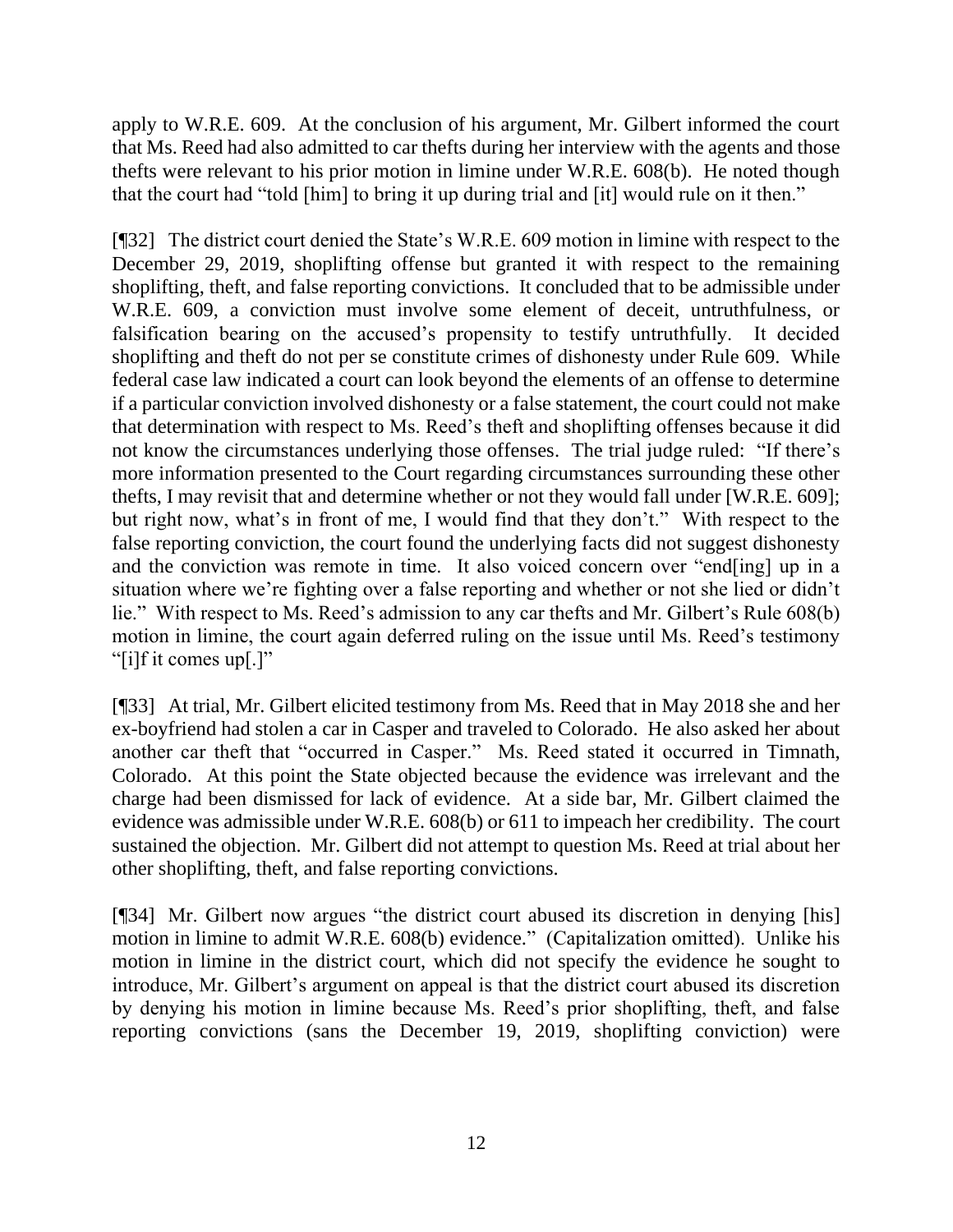admissible under W.R.E.  $608(b)$ .<sup>2</sup> Yet, he never sought to have those convictions admitted under that rule in the district court. He did not specify those convictions in his W.R.E. 608(b) motion in limine or at the hearing on that motion.

[¶35] Mr. Gilbert does not argue on appeal that the court erred in granting the State's W.R.E. 609 motion in limine. However, he seems to contend the evidence the State sought to exclude and which the court did exclude under W.R.E. 609 was the same evidence he proposed to admit under W.R.E. 608(b). He never made such argument before the district court. At the hearing on the State's motion in limine, he argued only that the shoplifting, theft, and false reporting convictions were admissible under W.R.E. 609. He only mentioned W.R.E. 608(b) as an afterthought, informing the court he wanted to question Ms. Reed about "her car thefts" but the court had "told [him] to bring it up during trial and [it] would rule on it then."

[¶36] W.R.E. 608(b) and W.R.E. 609 are distinct evidentiary rules. An argument that evidence is admissible under one does not preserve the argument that the evidence is admissible under the other for purposes of appeal. *See Parker v. Cook,* 2022 WY 3, ¶ 13, 501 P.3d 1253, 1256 (Wyo. 2022) (declining to consider the appellant's argument that testimony was improper rebuttal and "collateral" to testimony provided earlier in the trial because the only objection appellant made at trial was that the testimony was hearsay); *Rogers v. State*, 2021 WY 123, ¶ 14, 498 P.3d 66, 70 (Wyo. 2021) ("An argument may not be made for the first time on appeal . . . . Parties are bound by the theories they advance below because it is not appropriate for this Court to reverse a district court ruling on grounds that were never presented to it. This is particularly true when our review is for an abuse of discretion[.]") (quotations and citations omitted).

[¶37] In any event, Mr. Gilbert cannot show the district court abused its discretion by denying his motion in limine seeking to admit W.R.E. 608(b) evidence. 3 *Garland v. State*,

<sup>&</sup>lt;sup>2</sup> We do not read Mr. Gilbert's brief as challenging the district court's exclusion of the car theft in Timnath, Colorado. His only reference to that car theft is during his recount of the procedural history of the parties' motions in limine. Moreover, in the argument section of his brief, he refers to Ms. Reed's "three convictions for stealing in a relatively short time period" which, we interpret, to refer to the shoplifting and theft convictions outlined in the State's W.R.E. 609 motion in limine.

<sup>&</sup>lt;sup>3</sup> Unless a court makes a definitive pretrial ruling excluding evidence, W.R.E. 103 requires a party to object at trial to the exclusion of evidence to preserve the issue for appeal. *Garland v. State*, 2017 WY 102, ¶¶ 13-14, 401 P.3d 480, 484 (Wyo. 2017). *See also*, W.R.E. 103(a)(2) ("Error may not be predicated upon a ruling which . . . excludes evidence unless a substantial right of the party is affected, and . . . the substance of the evidence was made known to the court by offer or was apparent from the context within which questions were asked."). In *Garland*, we made a distinction between a pre-trail ruling that a court will wait to consider the proposed evidence in context at trial to determine whether it is admissible—which is not definitive—and one in which the court's pretrial order is final "unless circumstances at trial changed and warranted a new effort to introduce the evidence"—which is definitive. *Garland*, ¶ 22, 401 P.3d at 486. Under the former, a trial objection is necessary because, only at that point, would the district court have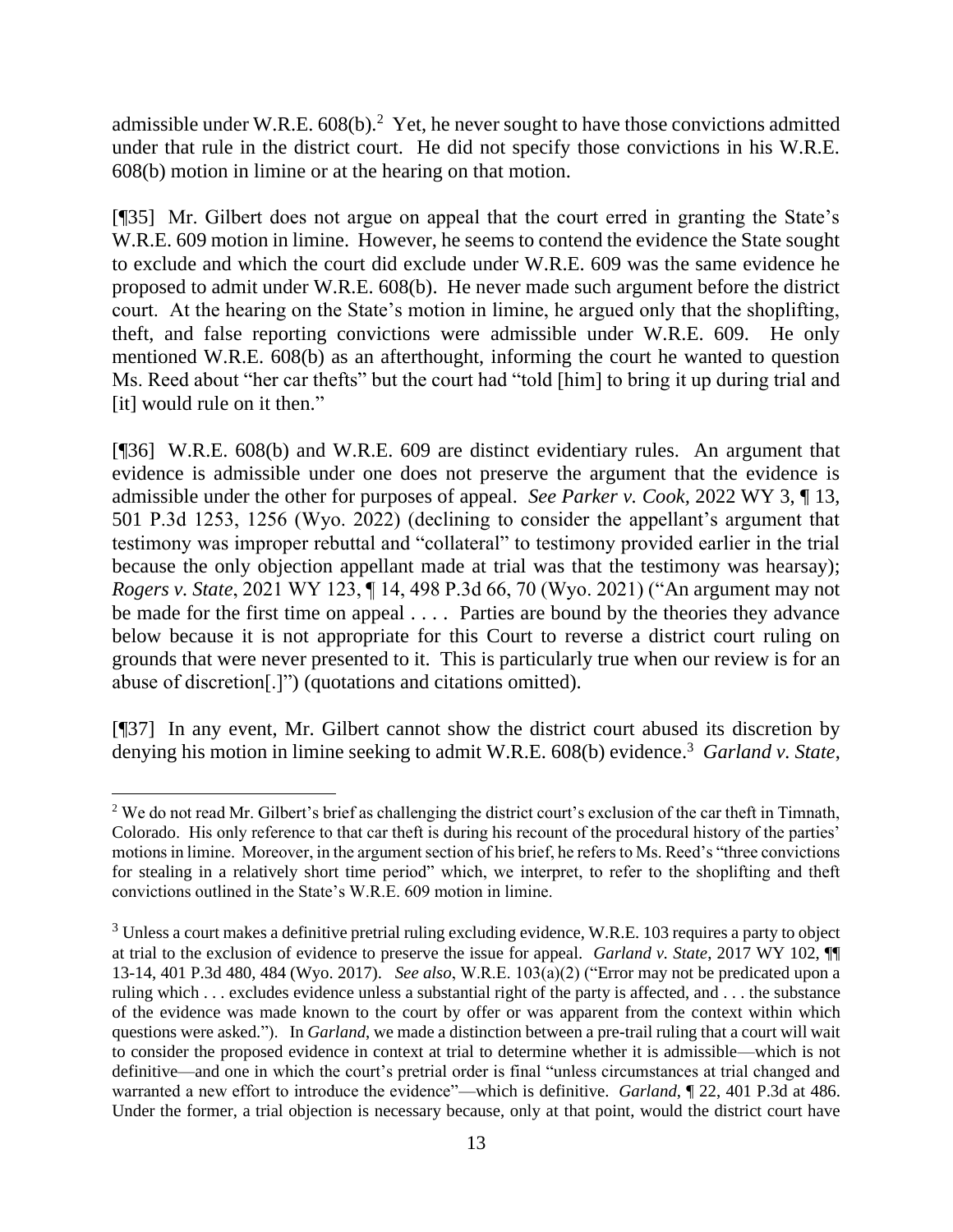2017 WY 102, ¶ 11, 401 P.3d 480, 483 (Wyo. 2017) (reviewing a district court's order regarding the admissibility of evidence for an abuse of discretion) (citing *Broussard v. State*, 2017 WY 73, ¶ 8, 396 P.3d 1016, 1020 (Wyo. 2017), and *Griggs v. State*, 2016 WY 16, ¶ 129, 367 P.3d 1108, 1143 (Wyo. 2016))). *See also, Kincaid v. State*, 2022 WY 4, ¶ 31, 501 P.3d 1257, 1263 (Wyo. 2022) (appellant has the burden to show an abuse of discretion) (citing *Swett v. State*, 2018 WY 144, ¶ 11, 431 P.3d 1135, 1140 (Wyo. 2018)). Mr. Gilbert did not specify in his motion in limine or at the hearing on the motion the evidence he sought to have admitted under Rule 608(b). As a result, the court reasonably denied the motion because it did not have enough information to grant it. *Royball*, ¶ 12, 210 P.3d at 1076 ("An abuse of discretion occurs when the deciding court could not have reasonably concluded as it did." (citing *Young*, ¶ 9, 121 P.3d at 147)). The denial of the motion was without prejudice to Mr. Gilbert proposing the evidence at trial. Despite recognizing his right to raise the evidence at trial, he did not attempt to question Ms. Reed about her shoplifting, theft, and false reporting convictions.

[¶38] Mr. Gilbert was also not prejudiced by the court's denial of his motion in limine. "An error is prejudicial when 'there is a reasonable probability that the result would have been more favorable to the defendant had the error not occurred.'" *Mitchell v. State*, 2020 WY 142, ¶ 21, 476 P.3d 224, 232 (Wyo. 2020) (quoting *Larkins v. State*, 2018 WY 122, ¶ 94, 429 P.3d 28, 49-50 (Wyo. 2018)).

[¶39] Ms. Reed was a key witness for the State with respect to the conspiracy count because she testified to Mr. Gilbert's purchase of one pound of methamphetamine in Colorado in November 2019, his drug sale in Glenrock, and his return trip to Colorado for more methamphetamine on the day of Mr. Barney's car accident. However, we fail to see how impeaching Ms. Reed with her prior convictions for shoplifting, theft, and false reporting would have resulted in a more favorable verdict, given she was extensively impeached at trial. *Cf. Chauncey v. State*, 2006 WY 18, ¶¶ 18, 21, 127 P.3d 18, 23-24 (Wyo. 2006) (witness's interview, which was not disclosed to the defendant pre-trial, was favorable to the defendant because it could have been used to impeach the witness, *see Giglio v. United States*, 405 U.S. 150, 154, 92 S.Ct. 763, 766, 31 L.Ed.2d 104 (1972), but it was not material under *Brady v. Maryland*, 373 U.S. 83, 83 S.Ct. 1194, 10 L.Ed.2d 215 (1963), because witness had "been exhaustively impeached, both generally and as to the specific issue addressed by the suppressed evidence" and "therefore we d[id] not believe

context to determine whether the evidence was admissible. *Id.*, ¶ 18, 401 P.3d at 485. If a trial court's pretrial exclusion of evidence is not definitive and no objection is made at trial, we normally apply plain error review. *Id*., ¶ 17, 401 P.3d at 484-85 (citing *Hicks v. Zondag*, 2014 WY 16, 317 P.3d 606 (Wyo. 2014)). The district court's denial of Mr. Gilbert's motion in limine does not appear to be definitive because the court could not rule on Mr. Gilbert's motion in limine without knowing what evidence Mr. Gilbert sought to introduce. Nevertheless, we need not decide the issue because, even assuming the court's denial of Mr. Gilbert's motion in limine was definitive and the more rigorous abuse of discretion standard applies, we see no error.